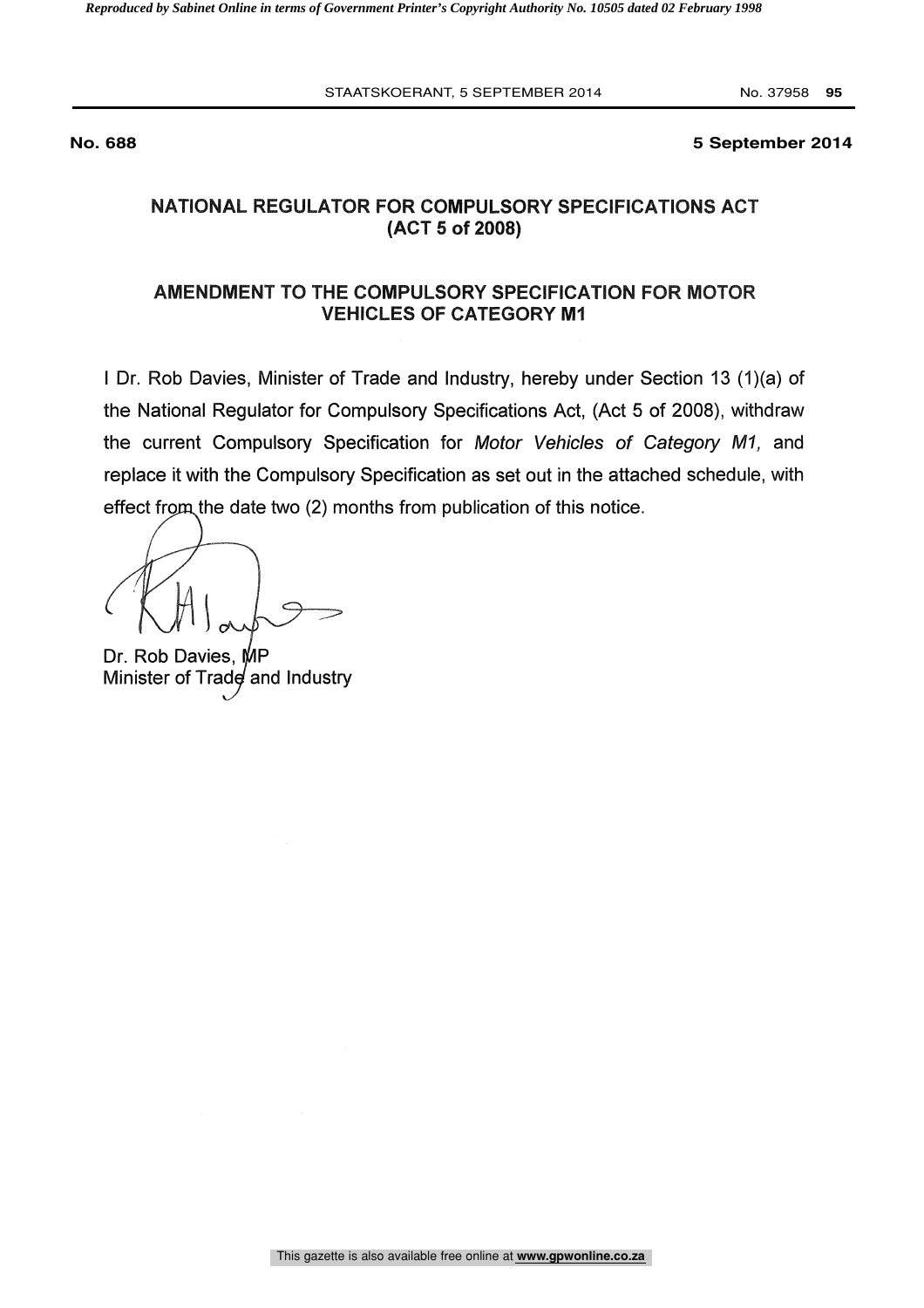$\sqrt{1-\delta}$ 

**96** No. 37958 GOVERNMENT GAZETTE, 5 SEPTEMBER 2014

# **SCHEDULE**

# COMPULSORY SPECIFICATION FOR MOTOR VEHICLES OF CATEGORY M1

# 1 Scope

1.1 This specification covers the requirements for motor vehicle models of category M1, not previously registered or licensed in South Africa, and motor vehicle models assembled from new bodies and used parts from earlier designs of motor vehicle models, designed or adapted for operation on a public road.

1.2 The requirements of this specification shall, in so far as the parts already incorporated are concerned, apply in respect of an incomplete motor vehicle model supplied for further manufacture by one manufacturer to another, and the entire specification shall apply to the vehicle after completion thereof by the last-mentioned manufacturer, In addition, the requirements shall apply to designs of bodies sold for the purposes of incorporating new or used parts of motor vehicle models previously homologated (or previously produced) by other manufacturers.

1.3 This specification does not apply to

a) experimental or prototype vehicles constructed or imported for the purpose of testing, assessment or development, or

b) a motor vehicle model that was manufactured before 1965, that was not previously registered or licensed in South Africa, and that is so certified by a motor club approved by the relevant Minister, or

c) motor vehicles designed or adapted principally for the purposes of motor sport competition, and which are homologated under the rules of the International Federation of the Automobile (FIA) and for which such homologation documentation is lodged with the Regulatory Authority, or

d) motor vehicles for which Type Approval was granted under European Small (Low Volume) Series alternative according to article 8 of the Directive EC/70/156, provided:-

- i) that not more than 10 such vehicles are registered in South Africa each year, and
- ii) copies of all relevant approval and test documentation are lodged with the Regulatory Authority.

1.4 The relevant requirements of this specification shall take effect on the dates as specified in Schedule 1.

1.5 Except for the requirements of 3.7, which shall not be omitted or replaced, certain special category M1 motor vehicles designed or adapted for use as

- a) mobile living accommodation (motor caravans),
- b) ambulances and patient-transfer vehicles,
- c) prisoner-conveyance vehicles,
- d) hearses,
- e) security and antiriot vehicles,

f) recreation vehicles derived from vehicles other than category M1 vehicles, and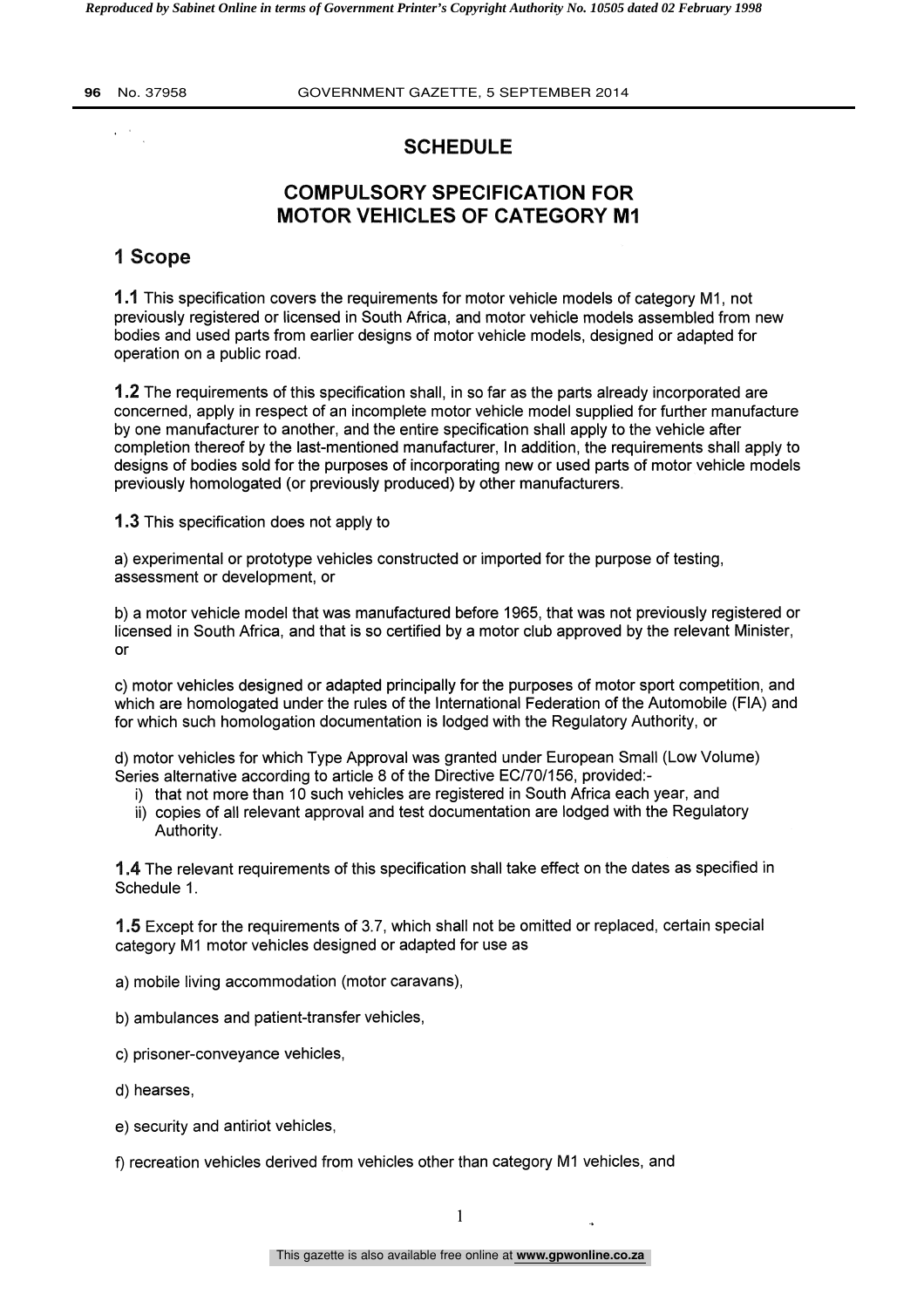g) open sided passenger vehicles derived from vehicles other than category M1 vehicles

may, alternatively, comply with the specific requirements of the relevant compulsory specification for another category of motor vehicle.

1 .6 Vehicles that are sold with a category M2 seating configuration and with a category M1 seating configuration as an alternative, need not comply with the steering frontal impact requirements of 3.5.2.

1.7 Where a South African national standard, including an international standard or a UN ECE regulation adopted by South Africa as a national standard, is incorporated by reference into this specification, only the technical requirements/specification for the commodity and the tests to verify the compliance apply.

# 2 Definitions

For the purposes of this specification, the following definitions apply:

## 2.1

### airbag assembly

device that is installed to supplement safety belts and restraint systems in power-driven vehicles which, in the event of a severe impact affecting the vehicle, automatically deploys a flexible structure intended to limit, by compression of the gas contained within it, the gravity of the contact of one or more parts of the body of an occupant of the vehicle with the interior of the passenger compartment

## 2.2

## builder

person who builds a category M1 motor vehicle, and "build" has a corresponding meaning

# 2.3

### category M1 motor vehicle, hereinafter referred to as a vehicle

motor vehicle that is used for the carriage of passengers, that has at least four wheels, and that has seating accommodation for not more than eight passengers in addition to the driver of the vehicle.

## 2.4

### category M2 motor vehicle, hereinafter referred to as a vehicle

motor vehicle that is used for the carriage of passengers, that has at least four wheels, and that has seating accommodation for more than eight passengers in addition to the driver of the vehicle, and that has a maximum mass not exceeding 5 t

## 2.5

### child restraint

arrangement of components which may comprise a combination of straps or flexible components with a securing buckle, adjusting devices, attachments, and, in some cases, a supplementary chair or an impact shield or both, capable of being anchored to a power-driven vehicle. It is so designed as to diminish the risk of injury to the wearer, in the event of a collision or of an abrupt deceleration of the vehicle, by limiting the mobility of the wearer's body

## 2.6

### folding tip-up type seat

is a seat fitted to the side of a bench row of seats that can be tipped-up to allow passage to a further row of seats.

2.7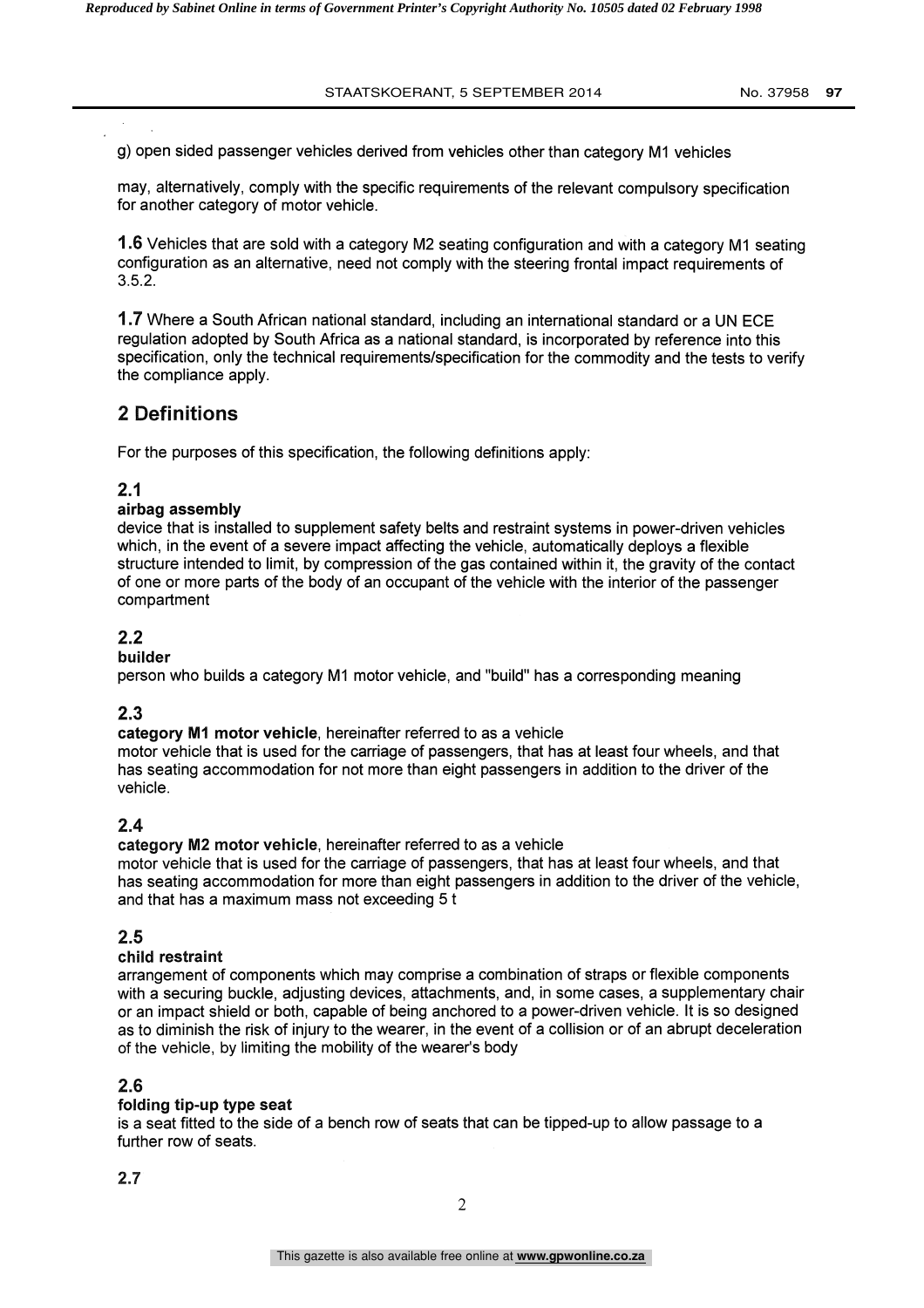### homologation

is a process of establishing the compliance of a model of motor vehicle and approval being granted by the regulatory authority, prior to it being introduced for sale.

## 2.9

#### importer

person who imports a category M1 motor vehicle, and "import" has a corresponding meaning

## 2.10

#### manufacturer

person who manufactures, produces, assembles, alters, modifies or converts a category M1 motor vehicle, and "manufacture" has a corresponding meaning

#### 2.11 registered manufacturer, importer or builder (MIB)

any manufacturer, importer or builder required to be registered in terms of regulation 38 of the National Road Traffic Act 93/1996

## 2.12

model

manufacturer's description for a series of vehicle designs that do not differ in respect of body shell, cab structure, profile, or the number of axles, by which they are introduced to South Africa, by a specific source

The Regulatory Authority reserves the right to decide which variations or combinations of variations constitute a new model, and might also take cognisance of the classification system applied in the country of origin of the design

The following variations do not necessarily constitute a new model:

- a) a variant of the model in relation to trim or optional features for which compliance has been fully demonstrated;
- b) different engine and transmission combinations, including petrol and diesel engines, and manual and automatic transmissions;
- c) minor variations in profile, such as front air dams or rear spoilers;
- d) air management systems;
- e) a different number of doors;
- f) sleeper cabs on trucks;
- g) wheelbase variations;
- h) a cargo body or equipment fitted to a truck and that has no effect on compliance; and
- i) the number of driven axles.

If a vehicle is manufactured in a number of configurations, such as a sedan, a hatchback, or a station wagon, and a single or double cab, each of these may be regarded as a variant to the base model.

### 2.13

#### passenger airbag

airbag assembly intended to protect the occupants of seats other than the driver's in the event of a collision

2.14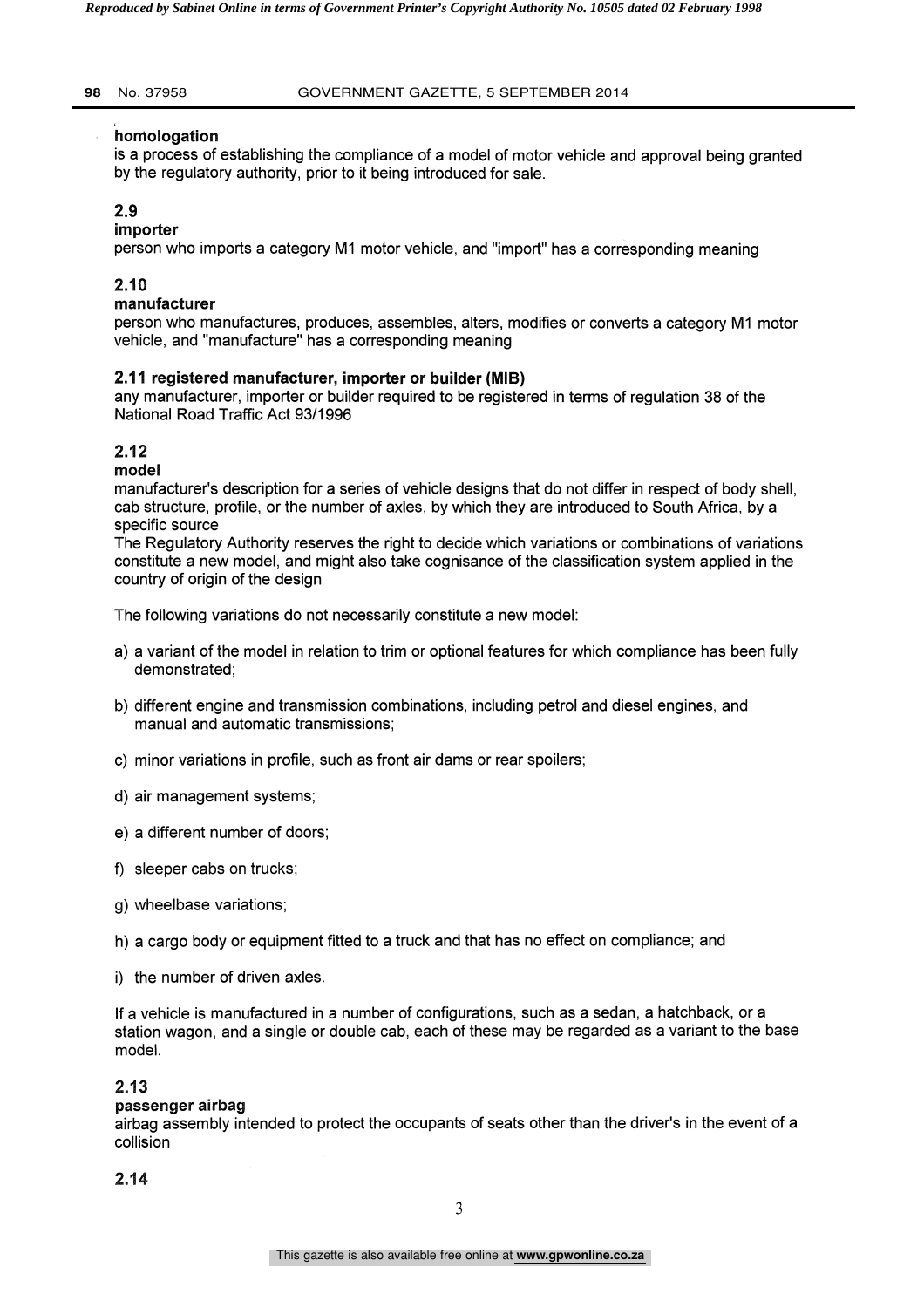## proof of compliance

the authentic evidence of compliance with any of the requirements of this compulsory specification from a source defined in "Source of Evidence" in Annexure A.

## 2.15

## public road

road, street or thoroughfare, including the verges, or any other place, whether a thoroughfare or not, to which the public or sections of the public have the right of access and that they commonly use

## 2.16

### rearward facing

facing in the direction opposite to the normal direction of travel of the vehicle

## 2.17

### regulatory authority

an organization appointed by the Minister of the Department of Trade and Industry to administer this compulsory specification on behalf of the South African Government

# 3 General requirements

## 3.1 Requirements for lights and lighting equipment

## 3.1.1 Lights

Main and dipped-beam headlights, direction-indicator lights, stoplights, and front and rear position lights fitted to a vehicle shall comply with the relevant requirements given in SABS 1376-1:1983, Lights for motor vehicles - Part 1: Incandescent lamps, as published by Government Notice no. 563 of 29 July 1983, SABS 1376-2:1985, Lights for motor vehicles - Part 2: Headlights, as published by Government Notice no. 1263 of 14 June 1985, and SABS 1376-3:1985, Lights for motor vehicles - Part 3: Secondary lights, as published by Government Notice no. 2328 of 18 October 1985:

Provided that all other lights required or allowed to be fitted in terms of 3.1.2 are hereby excluded for the purposes of this subsection of this specification.

## 3.1.2 Lighting

Lighting shall be fitted to a vehicle and shall comply with the relevant requirements given in SABS 1046:1990, Motor vehicle safety specification for lights and light-signalling devices installed on motor vehicles and trailers, as published by Government Notice no. 1735 of 27 July 1990:

Provided that

- a) the requirements for the installation of retro-reflectors as given in 4.14, 4.16 and 4.17 of the said SABS 1046 may be met by the use and fitting of retro-reflectors that are defined in the relevant regulations of the National Road Traffic Act, 1996 (Act 93 of 1996), and, in addition, the requirements may also be met by the use and fitting of retro-reflectors that are integral portions of any other light lens assembly, and
- b) the specific requirements of the said SABS 1046 for
	- 1) dipped beam adjustment devices as set out in 4.2.6 and appendix 1, and
	- 2) rear fog lights as set out in 4.11,

shall be treated as OPTIONAL for the purposes of this compulsory specification: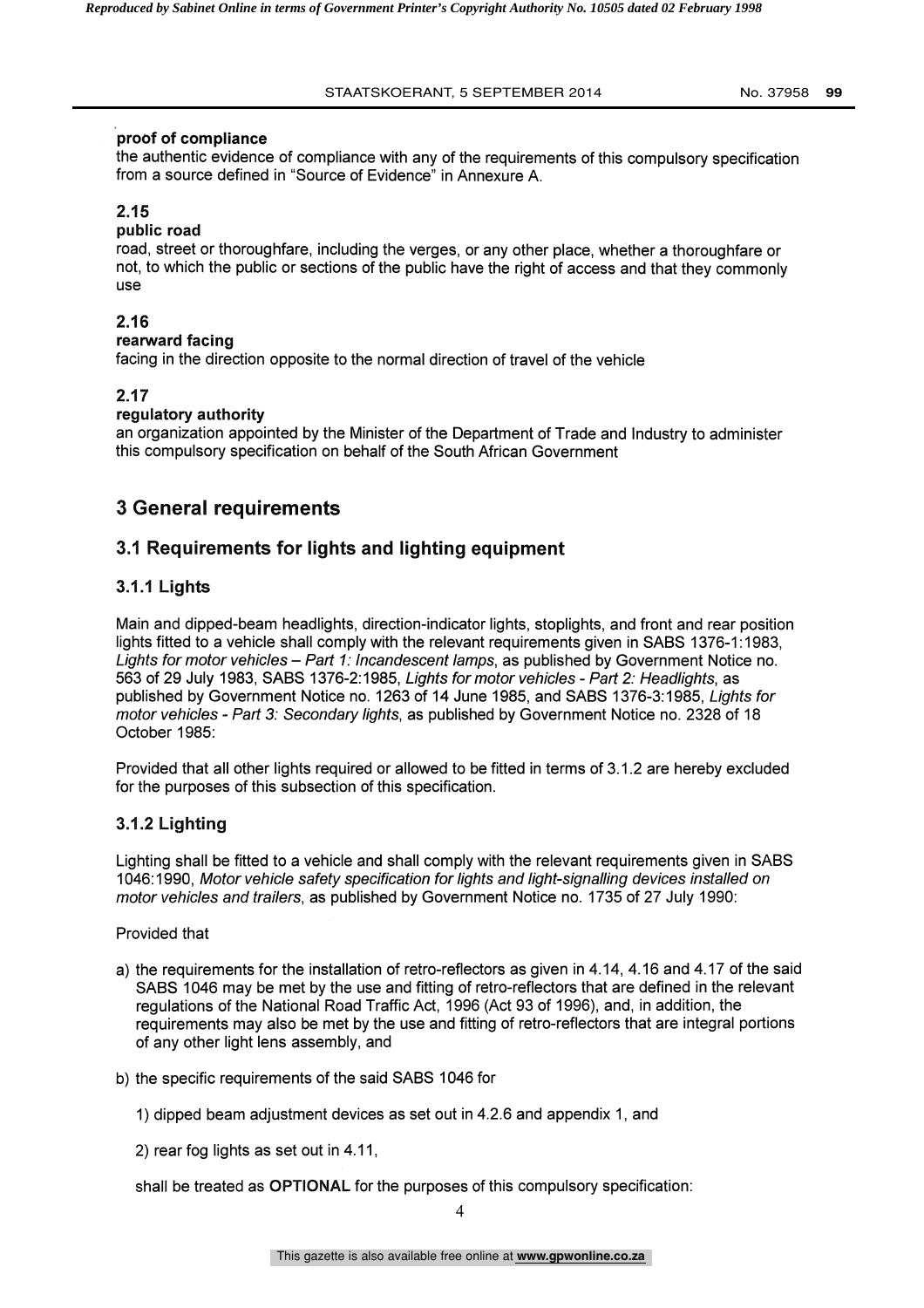Provided that, if any motor vehicle is fitted with such devices or lamps, they shall comply with the applicable requirements.

#### 3.2 Requirements for rear-view mirrors and vision

#### 3.2.1 Rear-view mirrors

Rear-view mirrors shall be fitted to a vehicle and shall comply with the relevant requirements given in SABS 1436:1989, Motor vehicle safety specification for the rear-view mirrors of motor vehicles of categories M and N, as published by Government Notice no. 2008 of 22 September 1989.

#### 3.2.2 Windscreens, windows and partitions

#### 3.2.2.1 Windscreens

3.2.2.1.1 A windscreen shall be fitted to a vehicle and shall be of safety glass that complies with the relevant requirements given in SABS 1191:1978, High penetration-resistant laminated safety glass for vehicles, as published by Government Notice no. 463 of 9 July 1982.

3.2.2.1.2 For the purposes of this specification, the marking requirements shall be as follows:

- a) the windscreen shall bear the glass manufacturer's registered trademark; and
- b) the glass fitted shall comply with an approved national standard, recognized by the Regulatory Authority, that will provide a method of identifying the glass type.

#### 3.2.2.2 Windows and partitions

3.2.2.2.1 Glass partitions and glass windows fitted to a vehicle shall be of safety glass that complies with the relevant requirements given in the said SABS 1191 or in SABS 1193:1978, Toughened safety glass for vehicles, as published by Government Notice no. 463 of 9 July 1982.

3.2.2.2.2 For the purposes of this specification, the marking requirements shall be as follows:

a) the glass shall bear the glass manufacturer's registered trademark; and

b) the glass fitted shall comply with an approved national standard, recognized by the Regulatory Authority, that will provide a method of identifying the glass type.

#### 3.2.3 Windscreen wipers

A vehicle shall be fitted with at least one windscreen wiper that is capable of operation by means other than manual, and the windscreen wiper blade, when in operation, shall wipe the outside of the windscreen directly in front of the driver, evenly and efficiently.

### 3.3 Requirements for brakes and braking equipment

3.3.1 Braking equipment shall be fitted to a vehicle and shall comply with the requirements in SABS ECE R13 Uniform provisions concerning the approval of vehicles of categories M, N and 0 with regard to braking to the level of ECE R13.08.

3.3.2 For vehicles fitted with anti-lock braking systems, the braking equipment shall, in terms of braking performance, at least comply with the braking performance requirements for M1 vehicles with non anti-lock braking systems fitted.

3.3.3 For the purposes of this specification, the following requirements of SABS ECE R13 are excluded: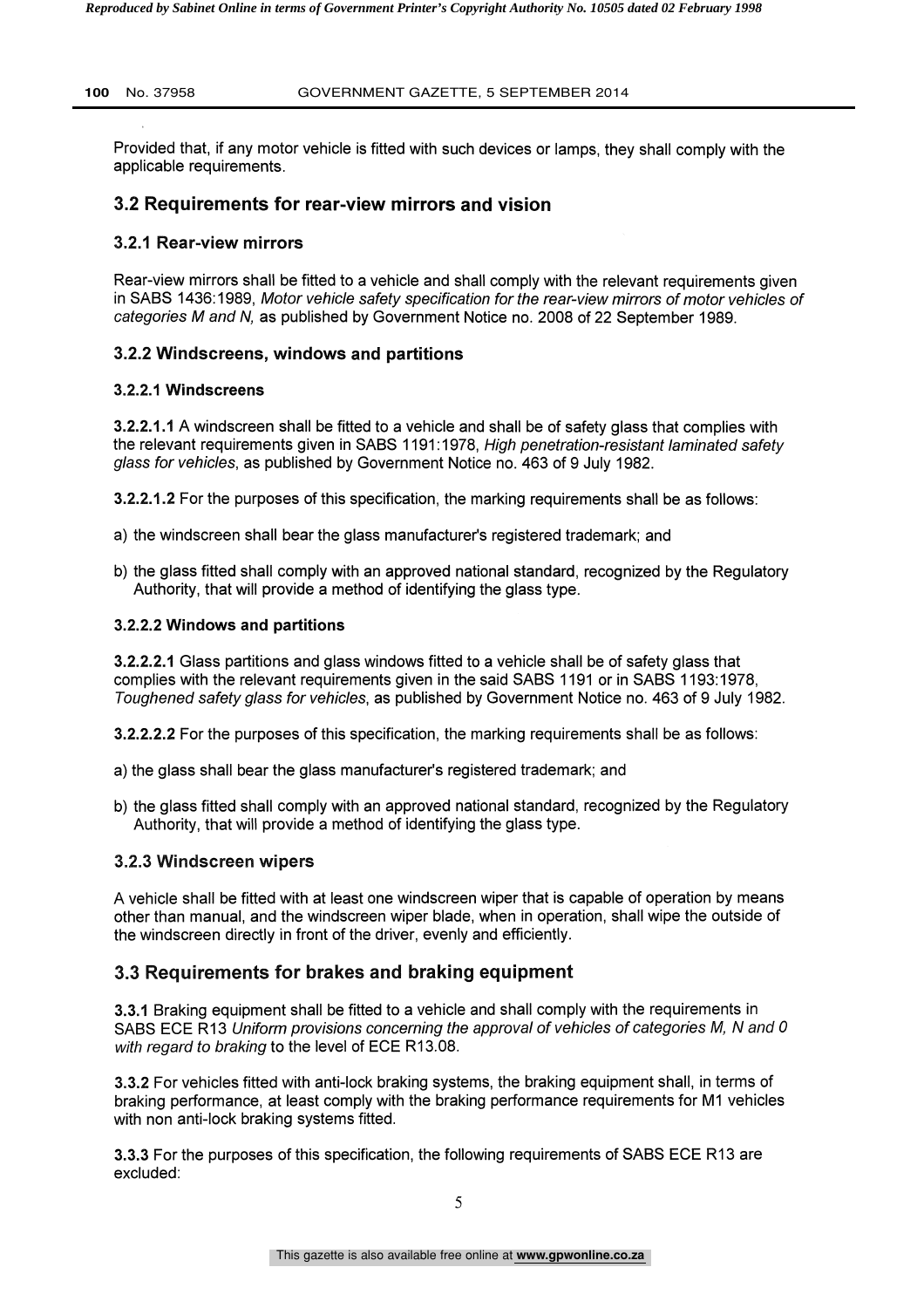a) anti-lock specific brake test procedure and its requirements (paragraph 5 of annex 13 of SABS ECE R13), and.

3.3.4 For the purposes of this compulsory specification, annex 4, paragraph 2.3.6 of SABS ECE R13 is amended to read as follows:

To check compliance with the requirements specified in paragraph 5.2.1.2.4 of SABS ECE R13, a Type-0 test shall be carried out with the engine disconnected at an initial test speed of 30 km/h. The mean fully developed deceleration on application of the control of the parking brake system and the deceleration immediately before the vehicle stops shall be not less than 1,5 m/s<sup>2</sup>. The test shall be carried out with a laden vehicle. The force exerted on the braking control device shall not exceed the specified values.

## 3.4 Requirements for interior fittings, controls, steering mechanism and audible warning devices

### 3.4.1 Interior fittings

No fittings shall be installed inside the passenger compartment of a vehicle unless they comply with the relevant requirements given in SABS 1047:1984, Motor vehicle safety standard specification for interior fittings (passenger cars), as published by Government Notice no. 149 of 1 February 1985, except that the minimum radius of curvature requirements for forward interior parts as required in terms of section 5.1 and 5.2 shall not apply in respect of vehicles fitted with both drivers and passenger airbag systems.

### 3.4.2 Controls

### 3.4.2.1 General

All controls that are fitted to a vehicle, and that are required for the operation of the vehicle, shall be so located that the driver can reach and operate them when he is seated in the normal driving position, with the seat belt fastened.

### 3.4.2.2 Right-hand drive

A vehicle shall be of a right-hand drive configuration, except as allowed in terms of 3.4.2.3.

### 3.4.2.3 Central steering

A vehicle may have a central steering configuration.

## 3.4.3 Audible warning devices

A vehicle shall be fitted with one or more audible warning devices such that, when they are operated, a continuous sound is emitted at a level of at least 93 dB, determined in accordance with SABS 0169:1984, Determining the performance of audible warning devices (hooters) after installation in a motor vehicle, as published by Government Notice no. 966 of 11 May 1984.

# 3.5 Requirements for the steering mechanism system

### 3.5.1 Energy absorption capacity of the steering control

The energy absorption capacity of the steering control shall comply with the relevant requirements given in SABS 1440:1987, Motor vehicle safety specification for the steering mechanism of motor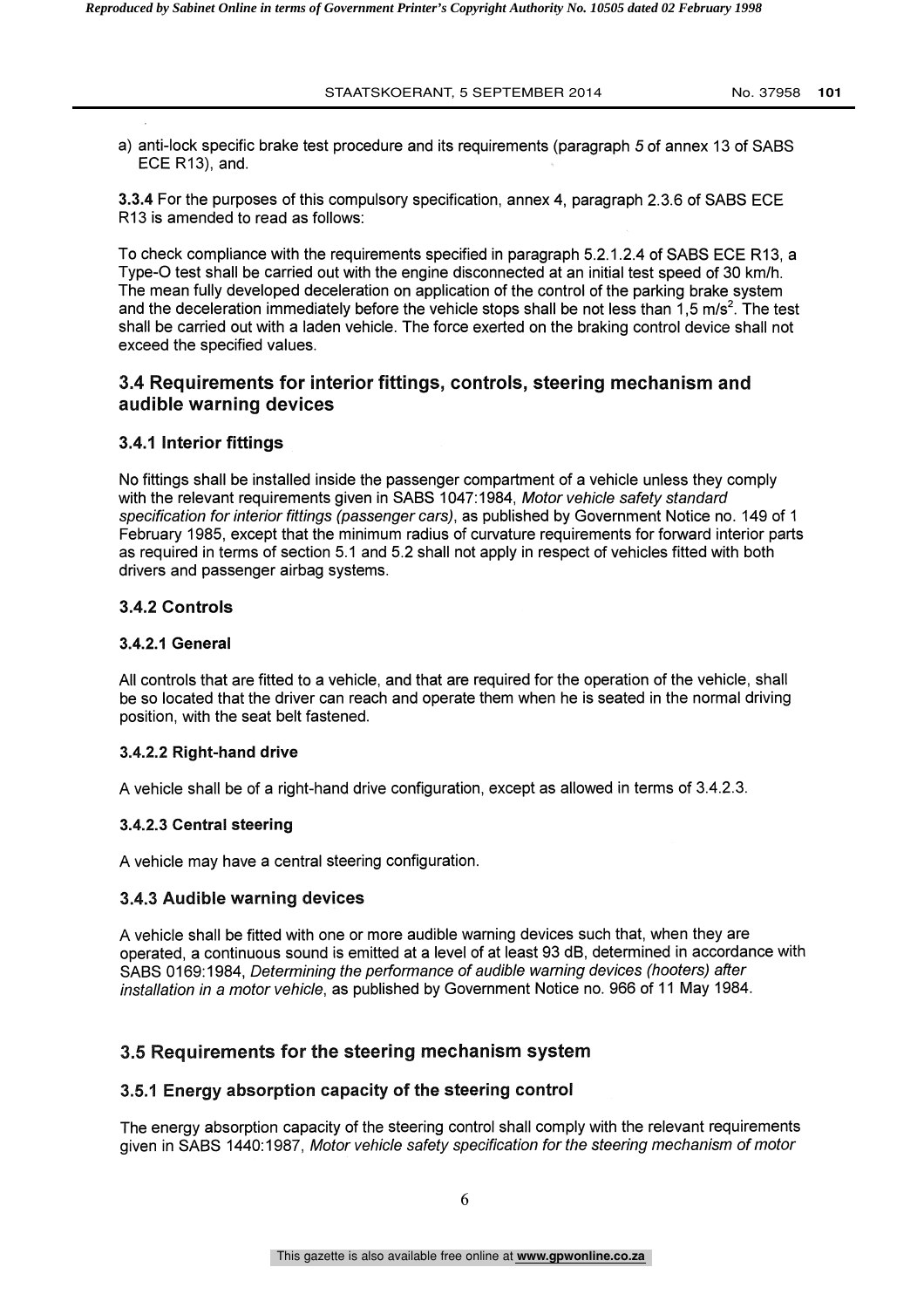vehicles (Category M1 only): Behaviour on impact, as published by Government Notice no. 2227 of 9 October 1987.

#### 3.5.2 Frontal impact characteristics

The frontal impact characteristics of the vehicle and its steering mechanism shall comply with the relevant requirements given in the said SABS 1440.

## 3.6 Requirements for door latches, hinges, entrances and exits

#### 3.6.1 Door latches and hinges

Side doors fitted as a means of entrance or exit in a vehicle shall have door latches and hinges that comply with the relevant requirements given in SABS 1443:1987 Motor vehicle safety specification for door latches and hinges, as published by Government Notice no.2227 of 9 October 1987:

Provided that section 3 in annex 1 of the said SABS 1443 is excluded for the purposes of this compulsory specification.

### 3.6.2 Entrances and exits

The means of entrance to and exit from a vehicle that is designed and constructed with a fixed hood and that has a tare exceeding 570 kg, shall be as follows:

- a) at least one ready means of entrance and exit on the left and right sides of the vehicle, each such means being equipped with a permanent device that is capable of being operated from both the inside and the outside of the vehicle for the purpose of opening and closing; or
- b) a means as specified in (a) above, provided on one side of the vehicle and, on the other side or at the back, an accessible means of escape, of size at least 450 mm x450 mm, that is readily removable from both the inside and the outside of the vehicle or is equipped with a permanent device for opening and closing as specified in (a) above:

Provided that, in the case of a vehicle designed and constructed as an ambulance or for the conveyance of prisoners, such means need be provided in the driver's compartment only.

## 3.7 Requirements for seats, seat anchorages, restraining device anchorages, restraining devices (safety belts) and supplementary restraining devices (airbags)

### 3.7.1 Seats and seat anchorages

A vehicle shall be fitted with seats and seat anchorages that comply with the relevant requirements given in SABS 1429:1987, Motor vehicle safety specification for strength of seats and of their anchorages, as published by Government Notice no. 1878 of 4 September 1987.

### 3.7.2 Restraining device anchorages

Excluding seating positions that have seats of the folding tip-up type, rearward-facing or sidewaysfacing type, and seating positions in the rear rows of seats on simple single box type construction vehicles that contain at least three rows of seats,

a) all seating positions on a vehicle that requires to have restraining devices fitted, shall have restraining device anchorages that comply with the relevant requirements given in SABS 1430:1987, Motor vehicle safety specification for anchorages for restraining devices in motor vehicles, as published by Government Notice no. 1878 of 4 September 1987, and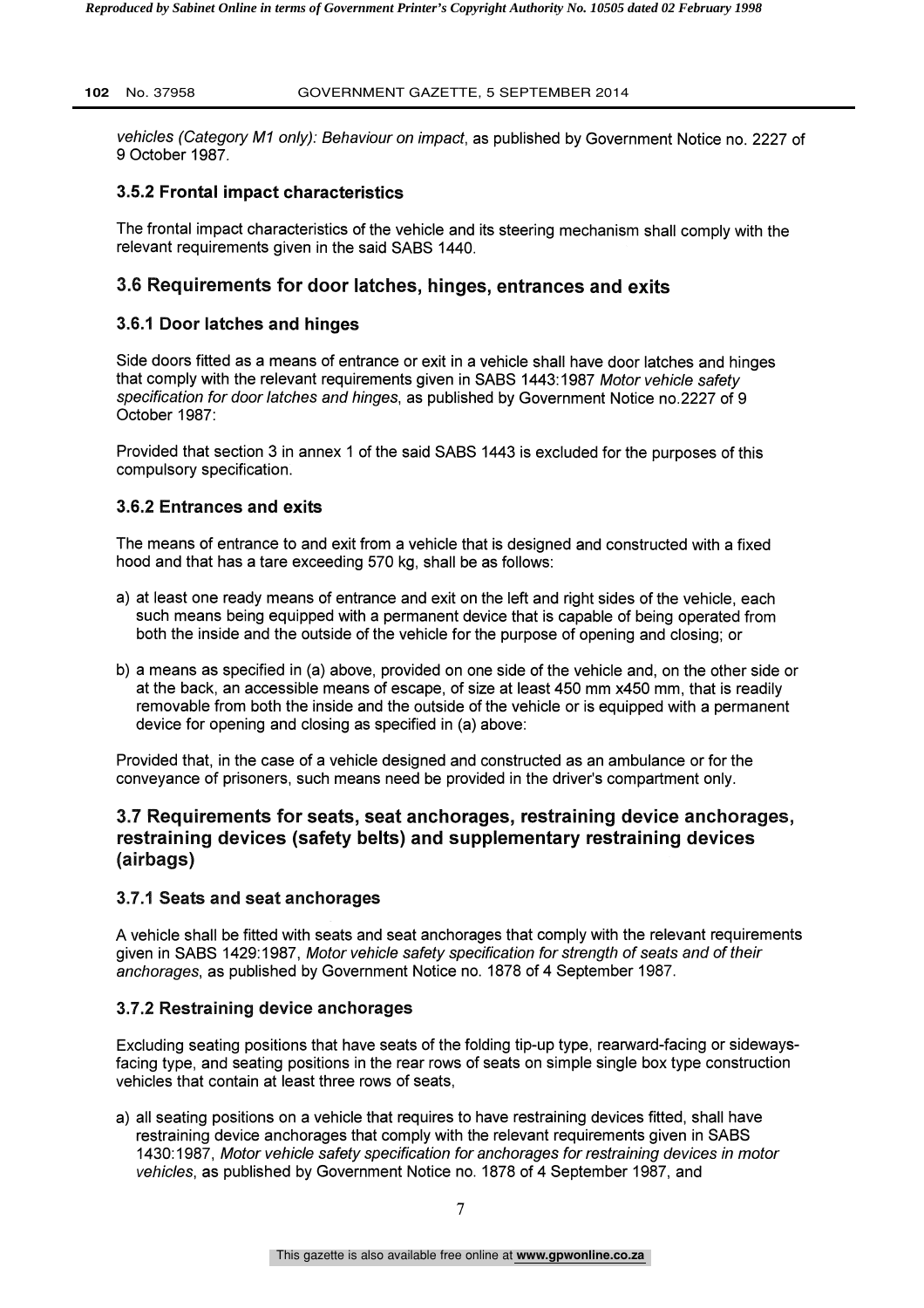b) all other seating positions on a vehicle shall have at least two lower restraining device anchorages installed, which shall comply with the relevant requirements given in (a) above:

Provided that for rear outboard seating positions (except where no upper anchorages can be installed, for example, in a convertible type vehicle or in a vehicle with a removable roof or in an open sided passenger vehicle), two lower restraining device anchorages and one upper restraining device anchorage shall be fitted.

#### 3.7.3 Restraining devices (safety belts)

3.7.3.1 The restraining devices (safety belts) that are fitted to a vehicle shall comply with the relevant requirements given in SABS 1080:1983, Restraining devices (safety belts) for occupants of adult build in motor vehicles (Revised requirements), as published by Government Notice no. 264 of 17 February 1984.

3.7.3.2 The type and location of the restraining devices (safety belts) required to be fitted to a vehicle and the method of installation thereof shall comply with the relevant requirements given in SABS 0168:1983, The installation of restraining devices (safety belts) in motor vehicles, as published by Government Notice no. 265 of 17 February 1984, except that the same exclusions for seating positions shall apply as in 3.7.2.

#### 3.7.4 Child restraints

In the case of any vehicle manufactured with child restraints installed, such child restraints shall comply with the compulsory specification for Child- restraining devices for use in motor vehicles as published by Government Notice no. 642 of 2 May 1997.

#### 3.7.5 Supplementary restraining devices (airbags)

3.7.5.1 If a motor vehicle is fitted with an airbag assembly, it shall carry information to the effect that it is equipped with such an assembly.

3.7.5.1.1 In the case of a motor vehicle fitted with an airbag assembly intended to protect the driver, the information shall consist of the inscription "AIRBAG" located in the interior of the circumference of the steering wheel; this inscription shall be durably affixed and easily visible.

3.7.5.1.2 In the case of a motor vehicle fitted with a passenger airbag intended to protect the front seat occupants other than the driver, this information shall consist of a warning label. An example of a possible design of a pictogram is shown in figure 1.

3.7.5.2 A motor vehicle fitted with one or more passenger airbags shall carry information about the extreme hazard associated with the use of rearward-facing child restraints on seats equipped with airbag assemblies.

3.7.5.2.1 Every passenger seating position which is fitted with an airbag shall be provided with a warning label against the use of a rearward-facing child restraint in that seating position. The warning label, in the form of a pictogram which may include explanatory text, shall be durably affixed and located such that it is easily visible in front of a person about to install a rearward-facing child restraint on the seat in question. An example of a possible design of a pictogram is shown in figure 1. A permanent reference should be visible at all times, in case the warning is not visible when the door is closed. This requirement does not apply to those seats equipped with a device which automatically deactivates the airbag assembly when a rearward-facing child restraint is installed.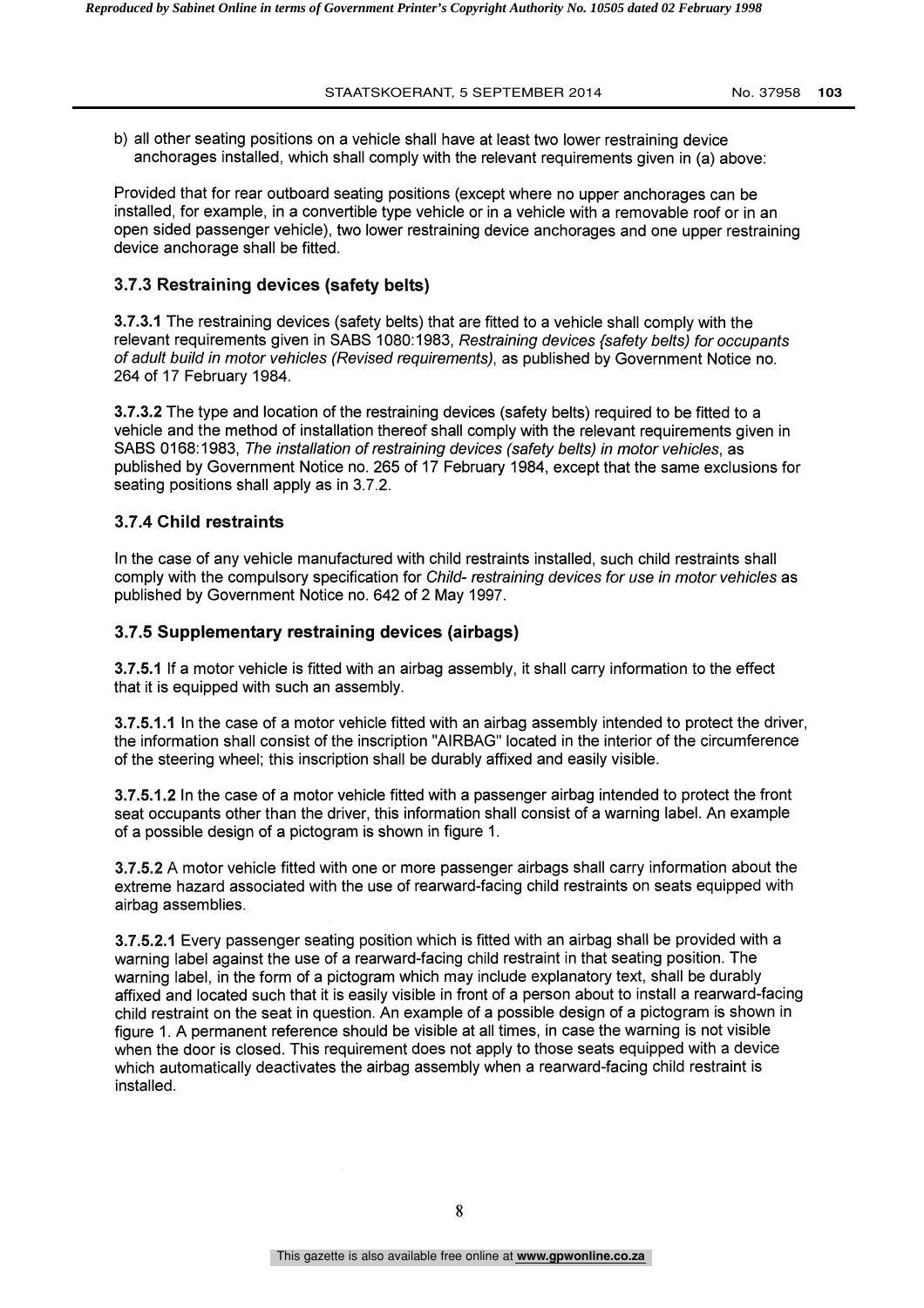

## 3.8 Requirements for anti-theft devices

Anti-theft devices shall be fitted and shall comply with the relevant requirements of SABS 1248:1986, Devices to prevent the unauthorized use of motor vehicles (anti-theft devices), as published by Government Notice no. 936 of 16 May 1986.

## 3.9 Requirements for head restraints

Head restraints, if forming an integral part of the seat back or if installed on any forward-facing seat of a vehicle, shall comply with the relevant requirements given in SABS 1269:1986, Motor vehicle safety specification for head restraints (passenger cars), as published by Government Notice no. 936 of 16 May 1986.

## 3.10 Requirements for warning triangles

In the case of any vehicle supplied with warning triangles as part of the vehicle equipment, such warning triangles shall comply with the requirements given in SABS 1329-1:1987, Retro-reflective and fluorescent warning signs for road vehicles - Part 1: Triangles, as published by Government Notice no.2227 of 9 October 1987.

# 4 Requirements for the control of environmental interference

## 4.1 Suppression of radio and television interference

A vehicle, its components and its accessories shall comply with the current applicable regulations relating to interference with communications, promulgated under the Telecommunications Act, 1996 (Act 103 of 1996).

## 4.2 Suppression of atmospheric pollution

4.2.1 The exhaust emission from the engine of a vehicle shall be such as to comply with the current applicable regulations promulgated under the Atmospheric Pollution Prevention Act, 1965 (Act 45 of 1965).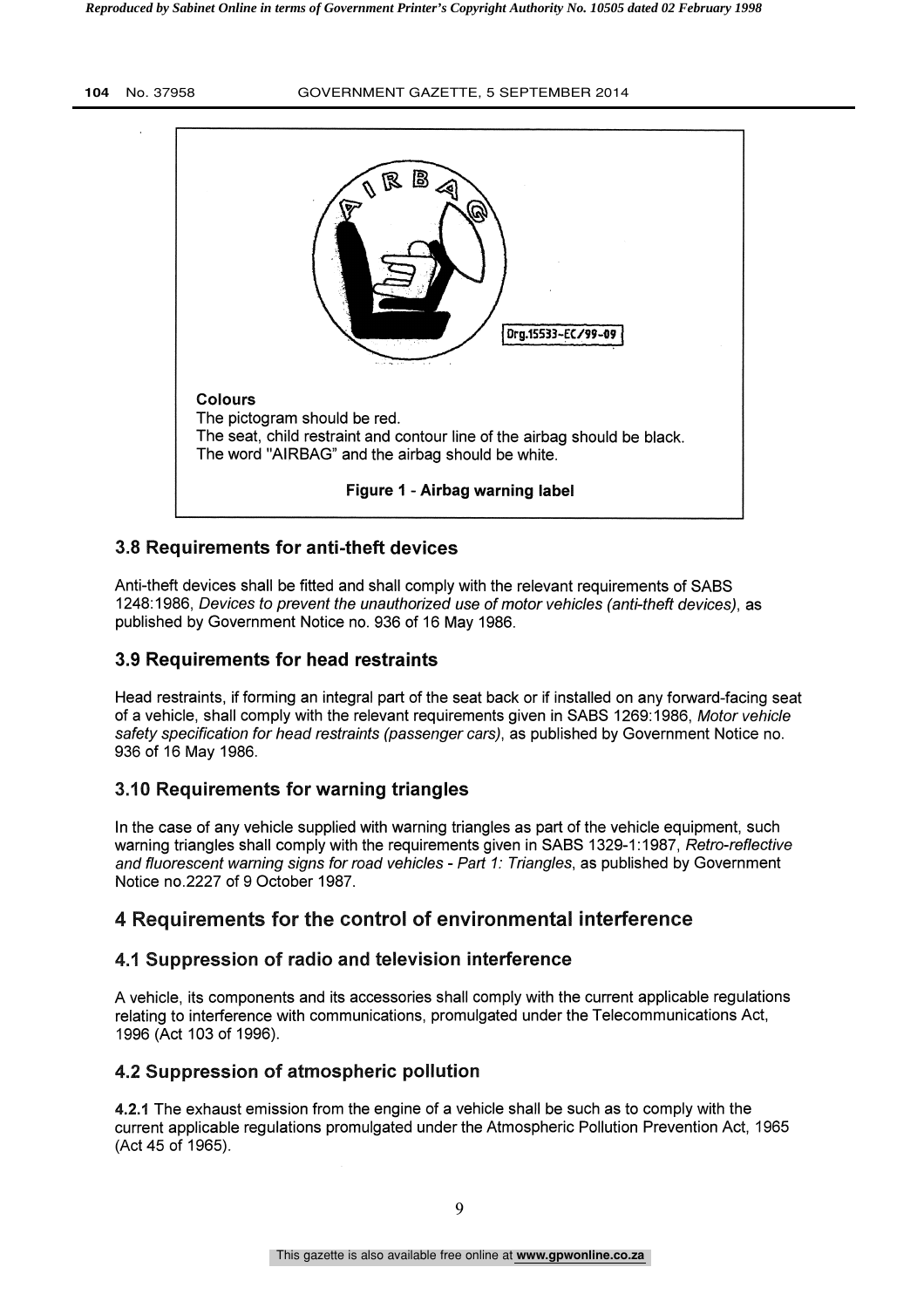4.2.2 The gaseous and particulate emissions from the vehicle shall comply with the requirements of SABS ECE R83 Uniform provisions concerning the approval of vehicles with regard to the emission of pollutants according to engine fuel requirements to the level of ECE R83.02, except for the type V test (durability of pollution control devices), if homologated after 1 February 2005 but before 1 January 2006, thereafter new homologations shall comply with 4.2.3, or

4.2.3 The gaseous and particulate emissions from the vehicle shall comply with the requirements of SABS ECE R83 Uniform provisions concerning the approval of vehicle with regard to the emissions of pollutants according to engine fuel requirements to the level of ECE R83.04.

#### Important: For "Operative Dates, Exclusions and Exclusion Expiry Dates" for requirements in 4.2.2 and 4.2.3, see Schedule 1 attached.

#### 4.2.4 Ongoing Conformity of Production

The Regulatory Authority reserves the right to require models of motor vehicles to be tested in accordance with a Type 1 test as defined in clause 5.3.1 of SABS ECE R83. One sample of each engine generation type may be taken, representing the worst case scenario of that particular model. Each model shall meet with the compliance limits given in 5.3.1.4.2.1 (unleaded petrol) or 5.3.1.4.3.1 (diesel), as per amendment 4 of ECE R83.

If the sample taken does not meet with the compliance limits given in 5.3.1.4.2.1 or 5.3.1.4.3.1, as applicable, then two further samples of the same model shall be subjected to the same test. The arithmetical mean of the results of the three samples taken shall determine compliance.

## 4.3 Vehicle Fuel Economy and Carbon Dioxide Emission Labelling

4.3.1 Every petrol and diesel powered vehicle shall have applied to the inside of its windscreen a fuel consumption label.

4.3.2 The label shall be self adhesive and removable and of a type suitable for application to the windscreen.

4.3.3 The Label shall be placed in the bottom corner of the windscreen.

4.3.4 The fuel consumption label shall contain the following statements and information.

- The words "FUEL CONSUMPTION" or "FUEL ECONOMY" as a heading  $\bullet$
- The vehicle make, model or description.
- The fuel consumption and carbon dioxide emissions values as determined by SANS 20101:  $\bullet$ 2006 recorded in litres per 100km and grams per km respectively.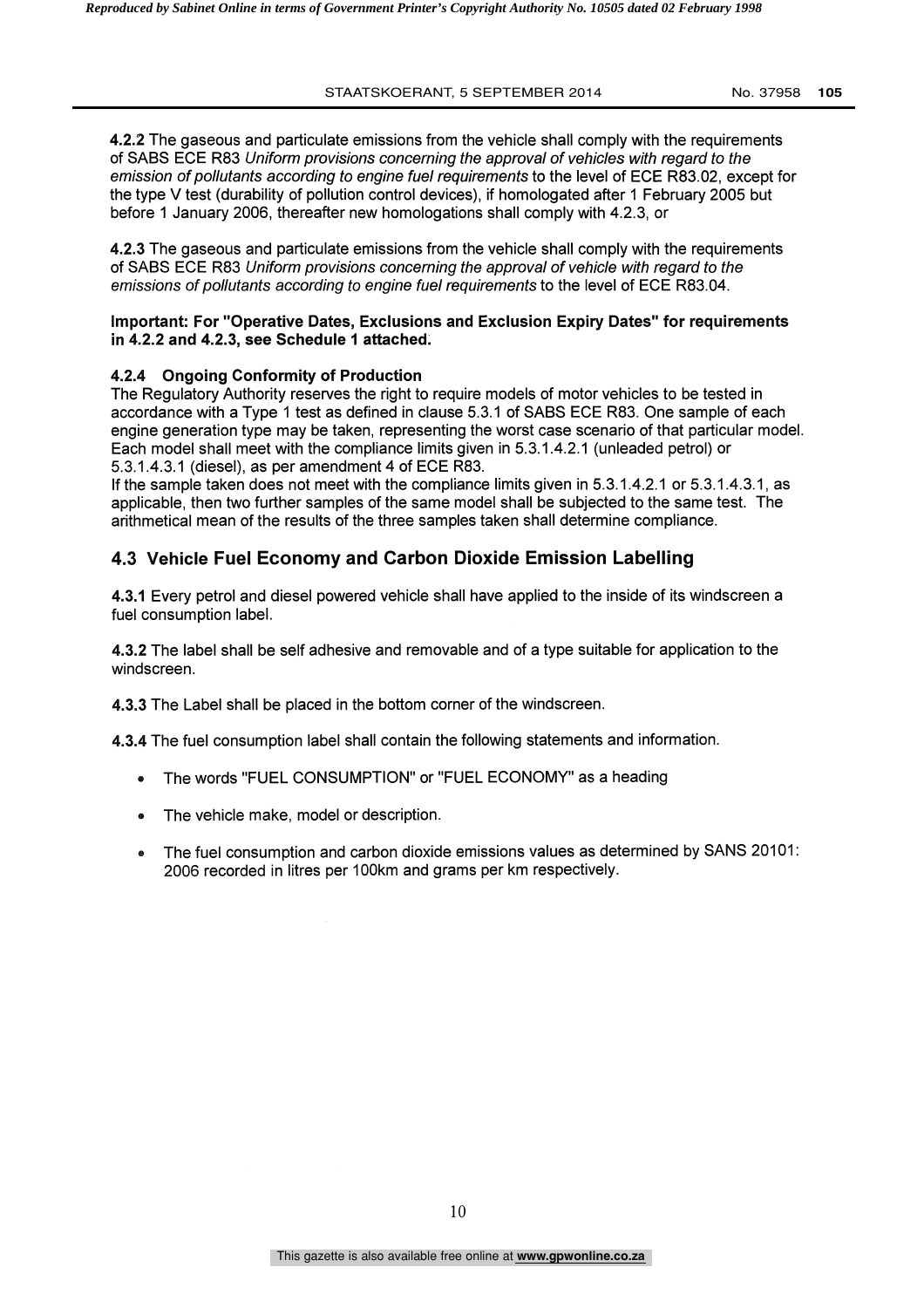| FUEL<br>CONSUMPTION                                                                                                                                                                                                                       |  |
|-------------------------------------------------------------------------------------------------------------------------------------------------------------------------------------------------------------------------------------------|--|
| MORRIS MINOR 1200                                                                                                                                                                                                                         |  |
| Comparative fuel consumption<br>6.8<br>litres per 100km                                                                                                                                                                                   |  |
| Comparative CO <sub>2</sub> emissions<br>159<br>grams per km                                                                                                                                                                              |  |
| ø<br>Carbon dioxide (CO2) is the main greenhouse gas responsible<br>for global warming<br>窩<br>Actual fuel consumption and CO <sub>2</sub> emissions depend on factors<br>such as traffic conditions, vehicle condition and how you drive |  |

Example of Fuel Consumption Label for petrol and diesel vehicles

4.3.5 Where a common label is utilised covering different engine, body styles or transmissions the fuel consumption and carbon dioxide figures quoted shall be those as applicable to the worst case combination.

4.3.6 As an alternative to sections 4.3.1, 4.3.2 and 4.3.3 above, an internally mounted label visible through the windscreen of the vehicle and suitable for removal and inclusion in the owner's manual may be displayed.

### 4.4 Suppression of noise emission - Vehicles in motion

With the exception of noise emission originating from audible warning devices, any noise emitted by a vehicle, determined in accordance with SABS 0205:1986, The measurement of noise emitted by motor vehicles in motion, as published by Government Notice no. 936 of 16 May 1986, shall not exceed 82 dB(A). To allow for any lack of precision in the measuring equipment, the highest sound level reading obtained shall be reduced by 1 dB(A).

## 5 Requirements concerning metrological data

## 5.1 Vehicle dimensions

The dimensions of a vehicle shall comply with the applicable requirements of the relevant regulations of the National Road Traffic Act, 1996 (Act 93 of 1996).

### 5.2 Information plates

#### 5.2.1 Data plates

5.2.1.1 A vehicle shall have a metal data plate or plates affixed by rivets, or by welding, or by any other method that will achieve permanency of attachment during the life of the vehicle, in a conspicuous and readily accessible position on a part not subject to replacement.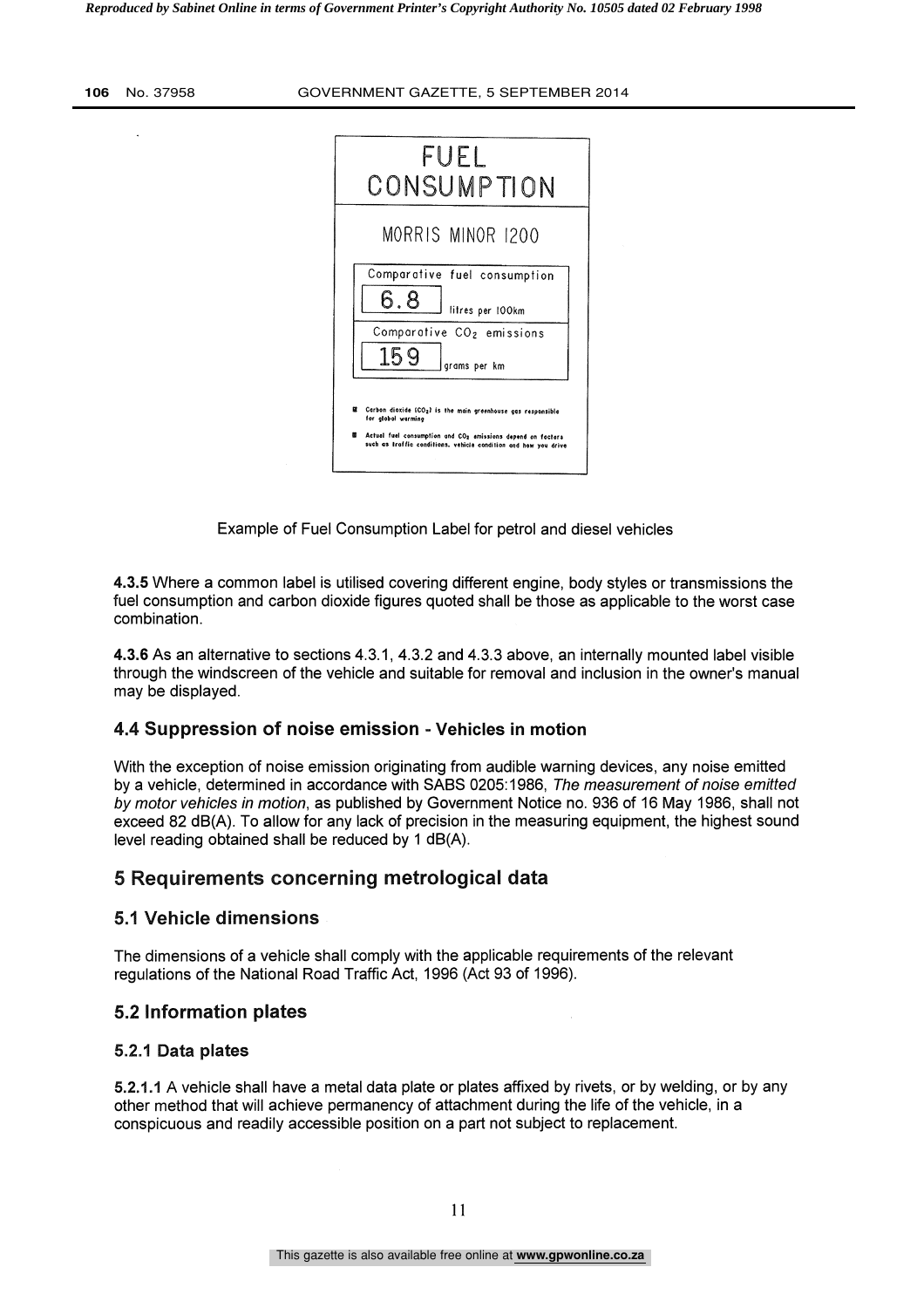5.21.2 As an alternative to the above, a data plate may be a self-adhesive tamperproof metal or plastics label that is not transferable from one vehicle to another, is clearly legible, and undergoes permanent and obvious damage on removal. The self-adhesive tamperproof label shall be resistant to engine oils, to engine coolants, to normal engine temperatures and to humidity. In addition, it shall have permanency characteristics similar to those of the plate(s) described in 5.2.1.1.

5.2.1.3 The data plate(s) shall be legibly and indelibly printed or stamped with the following details of the model type or of the vehicle, as applicable:

a) the gross vehicle mass, in kilograms, for the model type, denoted and prefixed by the letters GVM/BVM;

b) the gross combination mass, in kilograms, for the model type, denoted and prefixed by the letters GCM/BKM; and

c) the gross axle mass-load of each axle, or the gross axle unit mass-load of each axle unit, in kilograms, for the model type, denoted and prefixed by the letters GA/BA or GAU/BAE, as applicable.

## 5.2.2 Optional data plate

The abbreviations given in 5.2.1.3(a), 5.2.1.3(b) and 5.2.1.3(c) are not required if the information is supplied in the following order:

a) gross vehicle mass;

b) gross combination mass; and

c) gross axle masses in the order front to rear.

#### 5.2.3 Information on vehicle engine

The requirements for the vehicle engine number shall comply with the relevant regulations of the National Road Traffic Act, 1996 (Act 93 of 1996).

### 5.2.4 Vehicle identification number (VIN)

The vehicle identification number shall comply with the relevant requirements given in SABS ISO 3779:1983, Road vehicles - Vehicle identification number (V/N) - Content and structure, and SABS ISO 4030: 1983, Road vehicles - Vehicle identification number (V/N) - Location and attachment, as published by Government Notice no. 3160 of 20 November 1992. However, the requirements for marking the VIN, as given in clause 5 of the said SABS ISO 4030, shall, for the purpose of this specification, be taken to read as follows:

#### 5 VIN attachment

- 5.1 The VIN shall be marked direct on any integral part of the vehicle; it may be either on the frame, or, for integral frame body units, on a part of the body not easily removed or replaced.
- 5.2 The VIN shall also be marked on the data plate.
- 5.3 Deleted.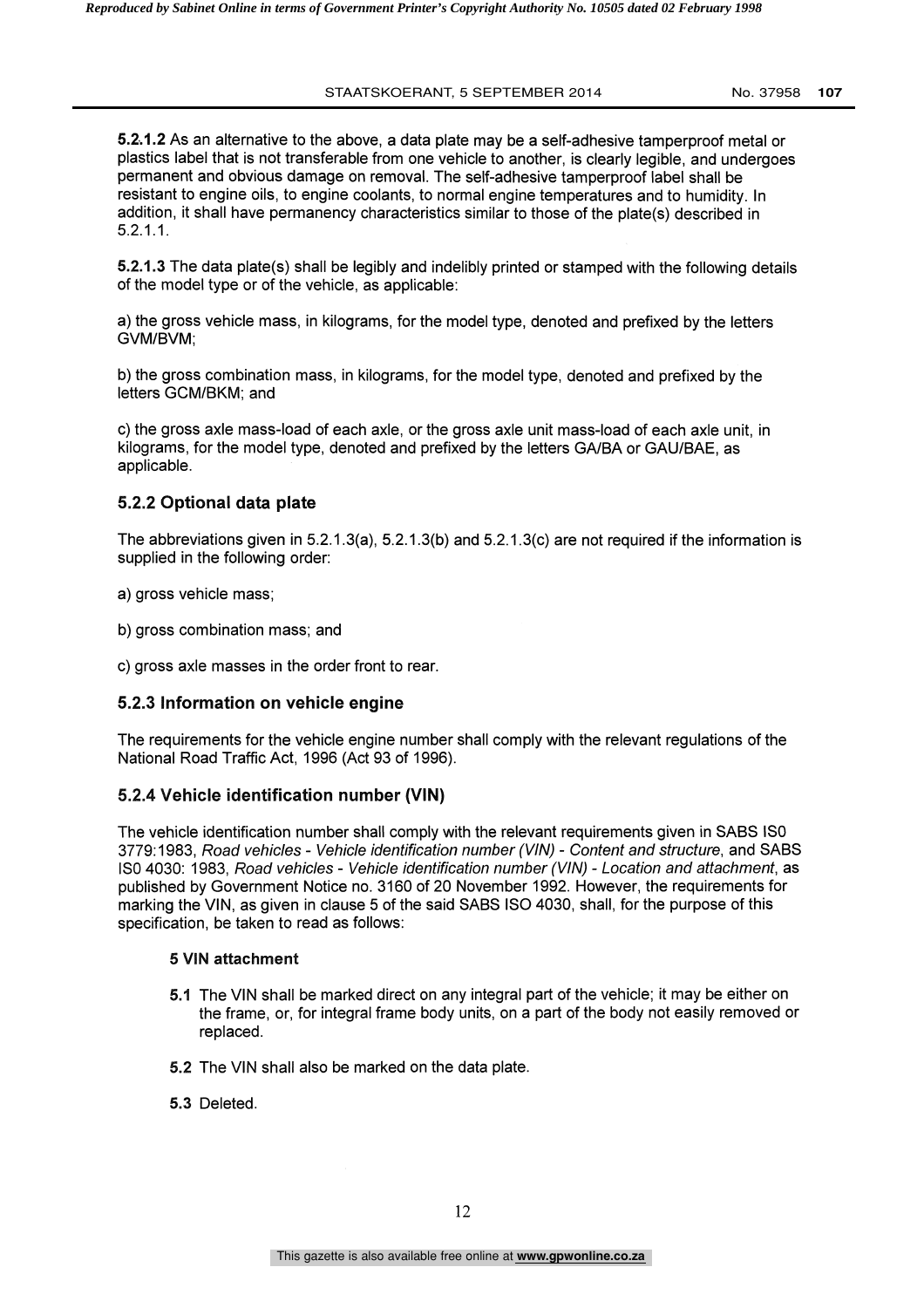- 5.4 The height of the roman letters and the arabic numerals of the VIN shall be as follows:
	- at least 7 mm if marked in accordance with 5.1 (frame, body, etc.) on motor vehicles and trailers; and
	- at least 3 mm if marked in accordance with 5.2 (data plate).

#### 5.2.5 Visible identification

An identification code made up of all or part of the VIN shall be applied to the motor vehicle, such that it is readily visible to a person standing outside the vehicle, without the use of aids.

In cases where only part of the VIN is used, the code shall be sufficient to provide unique identification of any unit of a model, provided the model is known.

## 5.3 Measuring units

All gauges, indicators or instruments that are fitted to a motor vehicle and are calibrated in physical units shall be calibrated in units as prescribed by the current applicable regulations promulgated under the Measuring Units and National Measuring Standards Act, 1973 (Act 76 of 1973).

## 6 Requirements for vehicle equipment, components and systems

### 6.1 Speedometers

A vehicle that is capable of exceeding a speed of 25 km/h on a level road shall be equipped with speedometer equipment that complies with the relevant requirements given in SABS 1441 :1987, Motor vehicle safety specification for speedometer equipment on motor vehicles, as published by Government Notice no. 1878 of 4 September 1987.

## 6.2 Engine, exhaust system and transmission

### 6.2.1 Engine

The engine of a vehicle shall be so fitted with a cover that any part of the engine that constitutes a source of danger is out of normal reach of a person.

### 6.2.2 Exhaust system

The exhaust system of a vehicle shall comply with the relevant regulations of the National Road Traffic Act.

#### 6.2.3 Transmission

A vehicle, the tare of which exceeds 570 kg, shall be equipped with a transmission that enables it to be controlled and driven in both a forward and a reverse direction.

### 6.2.4 Vehicle with an electric power train

A vehicle, with a maximum design speed exceeding 25 km/h, fitted with an electric power train, shall comply with the relevant requirements given in SANS 20100:2011, Uniform provisions concerning the approval of vehicles with regards to specific requirements for the electric power train.

### 6.3 Fuel system

### 6.3.1 Fuel filler cap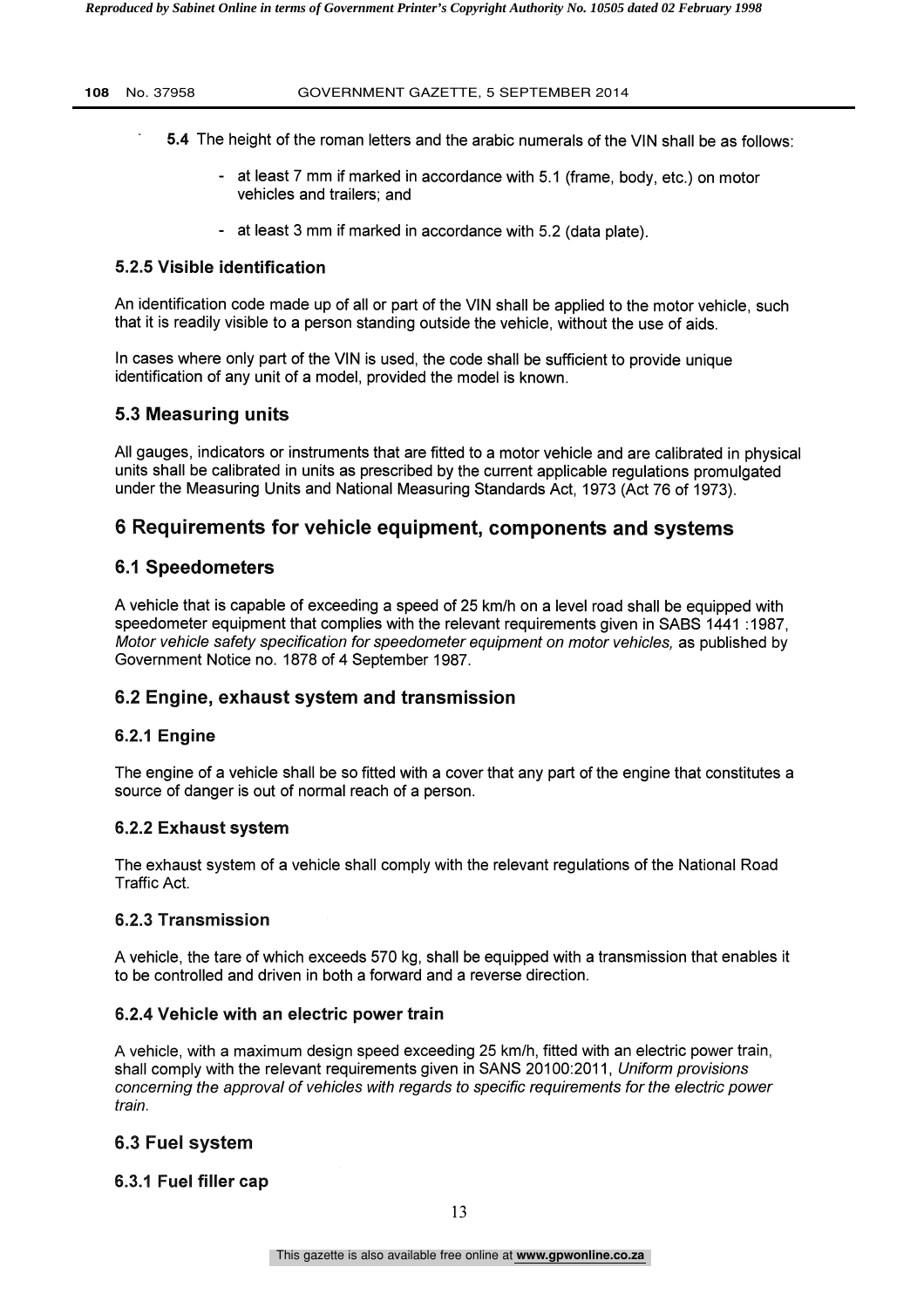The orifice for filling a fuel tank on a vehicle shall be fitted with an effective cap that prevents incidental ingress of water or other foreign matter.

## 6.3.2 Fuel filler inlet

A vehicle equipped with a positive-ignition engine shall be fitted with a fuel inlet orifice so designed that it prevents the tank from being filled from a petrol pump delivery nozzle which has an external diameter of 23.6 mm or greater.

For the purpose of this subsection, category M1 vehicles which are also offered in the M2 configuration shall be considered to be of category M2.

## 6.4 Tyres

The tyres fitted to the wheels of a motor vehicle shall comply with the relevant requirements of the compulsory specification for Pneumatic tyres for passenger cars and their trailers as published by Government Notice no. 1125 of 16 November 2001.

## 6.5 Vehicle bodies

Vehicle bodies referred to in 1.2 shall be provided with sufficient instructions on the selection and assembly of components, such that the completed vehicle complies (or is capable of complying) with the requirements of this specification, when the instructions are followed.

# 7 Homologation requirements

## 7.1 Homologation

Each registered Manufacturer, Importer or Builder (MIB) shall have each model of motor vehicle from a specific source, covered by the scope of this compulsory specification, homologated by the regulatory authority in accordance with the requirements of Annexure "A".

## 7.2 Rights of homologation approval

The rights of homologation approval, so granted for a vehicle model in 7.1, shall lie with the registered MIB that obtained such approval only. This may only be transferable, on request to, and be authorised by, the regulatory authority, to another registered MIB, after agreement in writing of the homologation approval holder.

# 8 Equivalent requirements

The requirements of any of the national requirements stated in the appropriate parts given in table 1 shall be deemed to have been met if compliance with the equivalent standards given in columns 5, 6, 7or 8 of the same table, or to any of their later amendment levels is achieved.

Where an EEC Directive is quoted in column 5, and an amendment level is quoted in column 6, this shall mean that the Directive and its' amendments up to, and including the quoted level (in column 6), is the minimum level acceptable.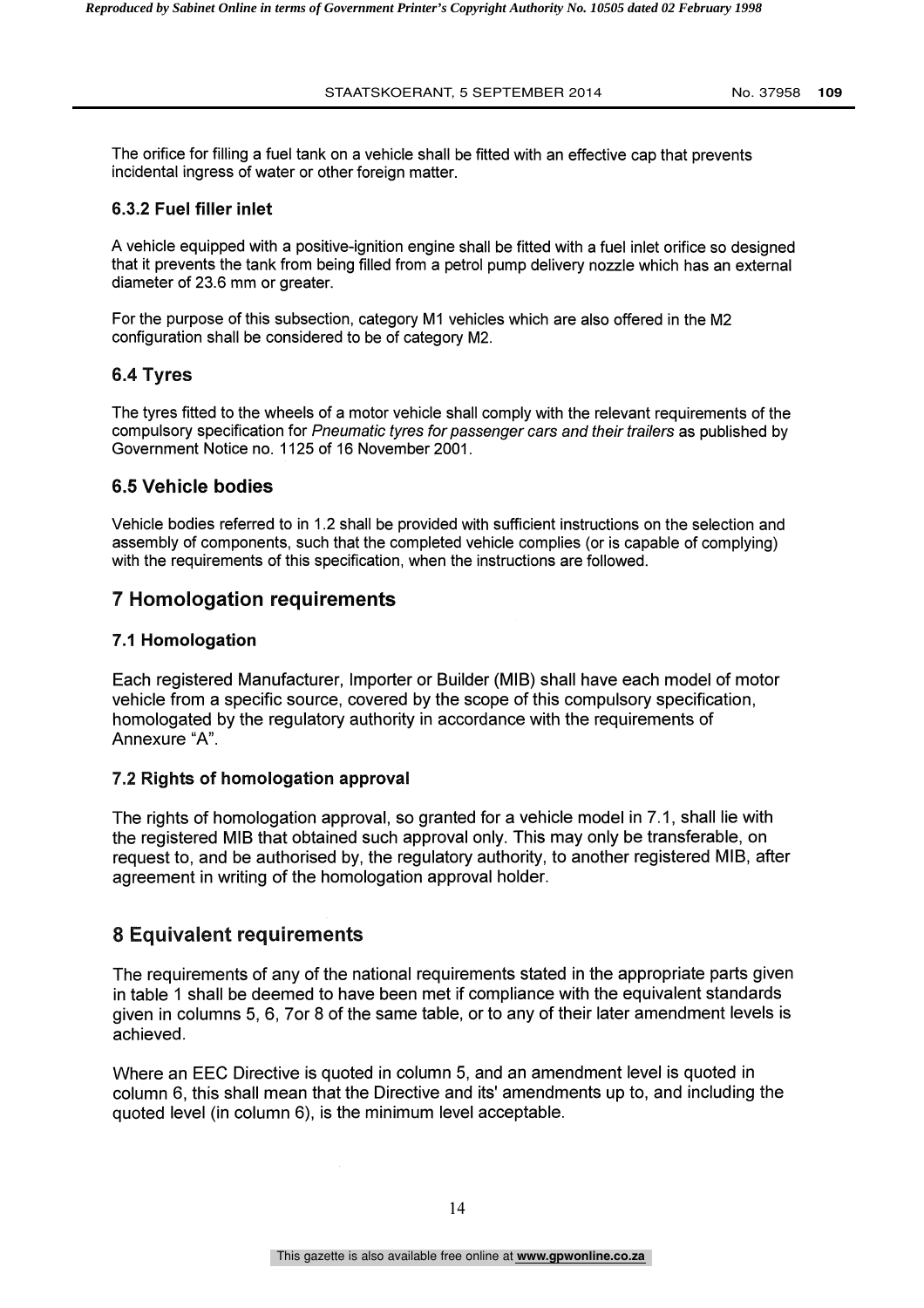## COMPULSORY SPECIFICATION FOR MOTOR VEHICLES OF CATEGORY M1

| 1               | 2                                                                                 | 3                                              | 4                                                                      | 5                                                               | 6                                          |
|-----------------|-----------------------------------------------------------------------------------|------------------------------------------------|------------------------------------------------------------------------|-----------------------------------------------------------------|--------------------------------------------|
| Sub-<br>section | Item                                                                              | <b>Operative date</b>                          | <b>Exclusions</b>                                                      | <b>Exclusions</b><br>expiry date<br>(Manufactured/<br>imported) | <b>Exclusions</b><br>expiry date<br>(Sale) |
| 1.5(f)          | Recreation vehicles derived<br>from vehicles other than<br>category M1 vehicles   | Effective<br>only  <br>up to 1<br>July<br>2012 | Vehicle models<br>homologated before 1<br><b>July 2012</b>             | None                                                            | None                                       |
| 3.1.1           | Lights to SABS 1376                                                               | 15 July 1987                                   | Vehicle models<br>homologated before<br>15 July 1987                   | 1 January<br>2001                                               |                                            |
| 3.1.2           | Lights to SABS 1046                                                               | 1 July 1991                                    | Fitment of category 5<br>indicators as per 4.5 of<br><b>SABS 1046</b>  | 1 January<br>2001                                               |                                            |
| 3.2.1           | Rear-view mirrors to SABS<br>1436                                                 | 1 July 1991                                    | Vehicle models<br>homologated before 1<br><b>July 1991</b>             | 1 January<br>2001                                               |                                            |
| 3.3.1           | Braking to the requirements of<br>SABS ECE R13 equivalent to<br><b>ECE R13.08</b> | 1 January 2001                                 | Vehicle models<br>homologated to SABS<br>1207 before 1 January<br>2001 | 1 January<br>2010                                               | 1 July 2011                                |
| 3.4.1           | Interior fittings to SABS 1047                                                    | 15 July 1987                                   | Vehicle models<br>homologated before<br>15 July 1987                   | 1 January<br>2001                                               |                                            |
| 3.5.1           | Energy absorption of steering<br>control to SABS 1440                             | 1 July 1991                                    | Vehicle models<br>homologated before<br>1 July 1991                    | 1 January<br>2001                                               |                                            |
| 3.5.2           | Frontal impact characteristics to<br><b>SABS 1440</b>                             | 1 July 1991                                    | Vehicle models<br>homologated before<br>1 July 1991                    | 1 January<br>2001                                               |                                            |
| 3.6             | Door latches and hinges to<br><b>SABS 1443</b>                                    | 1 July 1991                                    | Vehicle models<br>homologated before<br>1 July 1991                    | 1 January<br>2001                                               |                                            |
| 3.7.1           | Seats and seat anchorages to<br><b>SABS 1429</b>                                  | 1 July 1991                                    | Vehicle models<br>homologated before<br>1 July 1991                    | 1 January<br>2001                                               |                                            |
| 3.7.2           | Restraining device anchorages<br>to SABS 1430                                     | 1 July 1991                                    | Vehicle models<br>homologated before<br>1 July 1991                    | 1 January<br>2001                                               |                                            |
| 3.7.4           | Child restraints (if fitted) to the<br>relevant compulsory<br>specification       | 1 July 1991                                    | Vehicle models<br>homologated before<br>1 July 1991                    | 1 January<br>2001                                               |                                            |
| 3.7.5           | Supplementary restraining<br>devices (airbags)                                    | 1 January 2001                                 | Vehicle models<br>homologated before<br>1 January 2001                 | 1 January<br>2008                                               | 1 July 2009                                |
| 3.8             | Anti-theft devices to SABS 1248                                                   | 1 July 1987                                    | Vehicle models<br>homologated before<br>1 July 1987                    | 1 January<br>2001                                               | 1 July 2002                                |
| 3.9             | Head restraints (if fitted) to<br><b>SABS 1269</b>                                | 15 July 1987                                   | Vehicle models<br>homologated before<br>1 July 1987                    | 1 January<br>2001                                               |                                            |
| 3.10            | Warning triangles (if supplied)<br>to SABS 1329-1                                 | 1 July 1991                                    | Vehicle models<br>homologated before<br>1 July 1991                    | 1 January<br>2001                                               |                                            |

### SCHEDULE 1 - Operative dates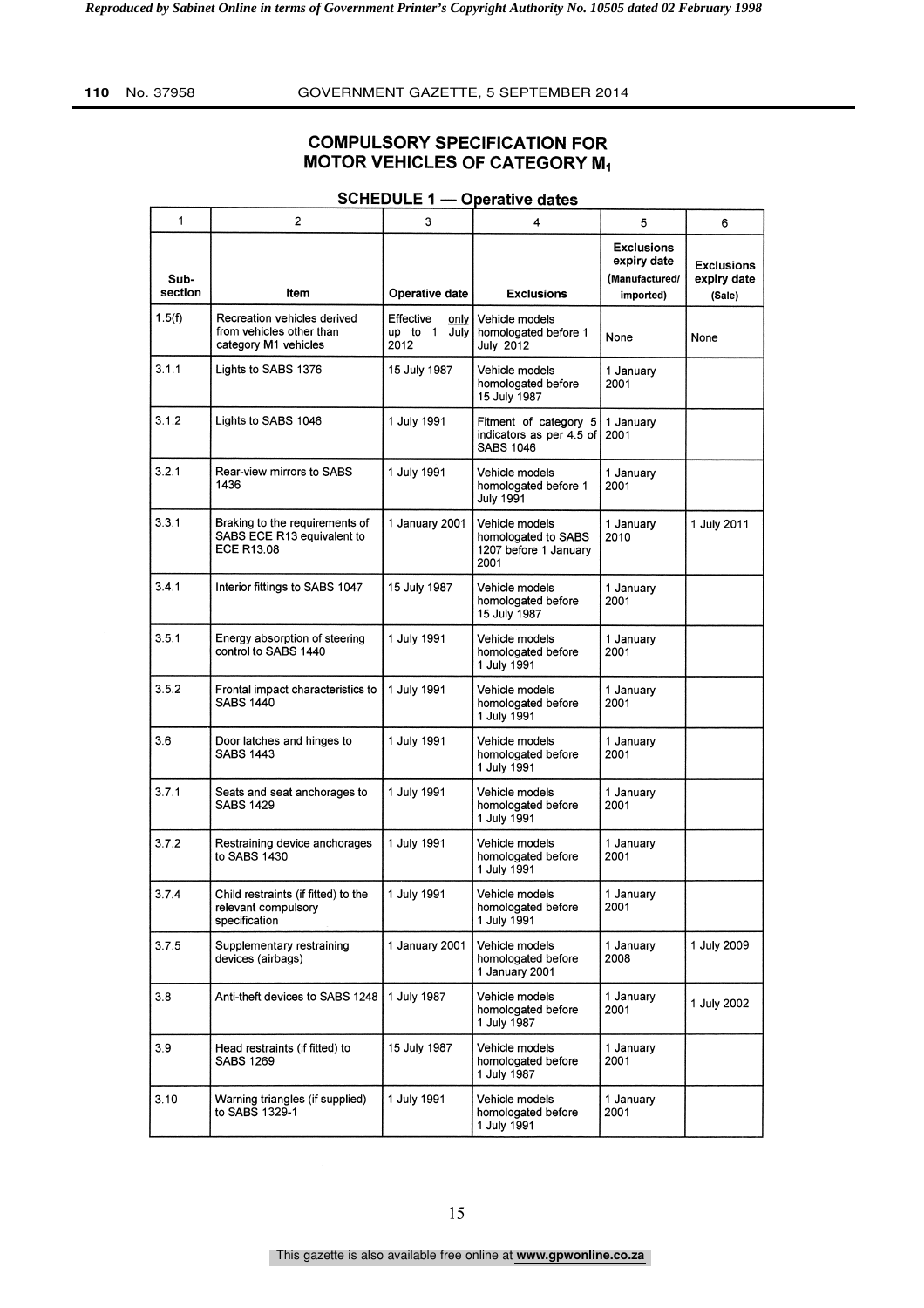| 4.2.2 | Vehicle emissions to SABS ECE<br>R83 to the level of ECE R83.02 | 1 February<br>2005                           | Vehicle models<br>homologated before 1<br>February 2005   | 1 January<br>2008 | 1 July 2009 |
|-------|-----------------------------------------------------------------|----------------------------------------------|-----------------------------------------------------------|-------------------|-------------|
| 4.2.3 | Vehicle emissions to SANS<br>20083 to the level<br>ECER83.04    | 1 January 2006                               | Vehicle models<br>homologated<br>Before 1 January 2006    | 1 January<br>2008 | 1 July 2009 |
| 4.2.4 | Ongoing CoP for Emissions                                       | 12 months from<br>date of final<br>Gazetting |                                                           |                   |             |
| 4.3   | Vehicle Fuel Economy Labelling                                  | 1 July 2008                                  | Vehicles other than<br>those at original point<br>of sale |                   |             |
| 5.2.5 | Visible identification                                          | 1 August 2001                                |                                                           |                   |             |
| 6.1   | Speedometers to SABS 1441                                       | 1 July 1991                                  | Vehicle models<br>homologated before<br>1 July 1991       | 1 January<br>2001 |             |
| 6.2.4 | Electric power train                                            | 1 January 2014                               | Vehicle models<br>homologated before 1<br>January 2014    |                   |             |
| 6.3   | Fuel filler inlet restrictor                                    | 1 October 2003                               |                                                           |                   |             |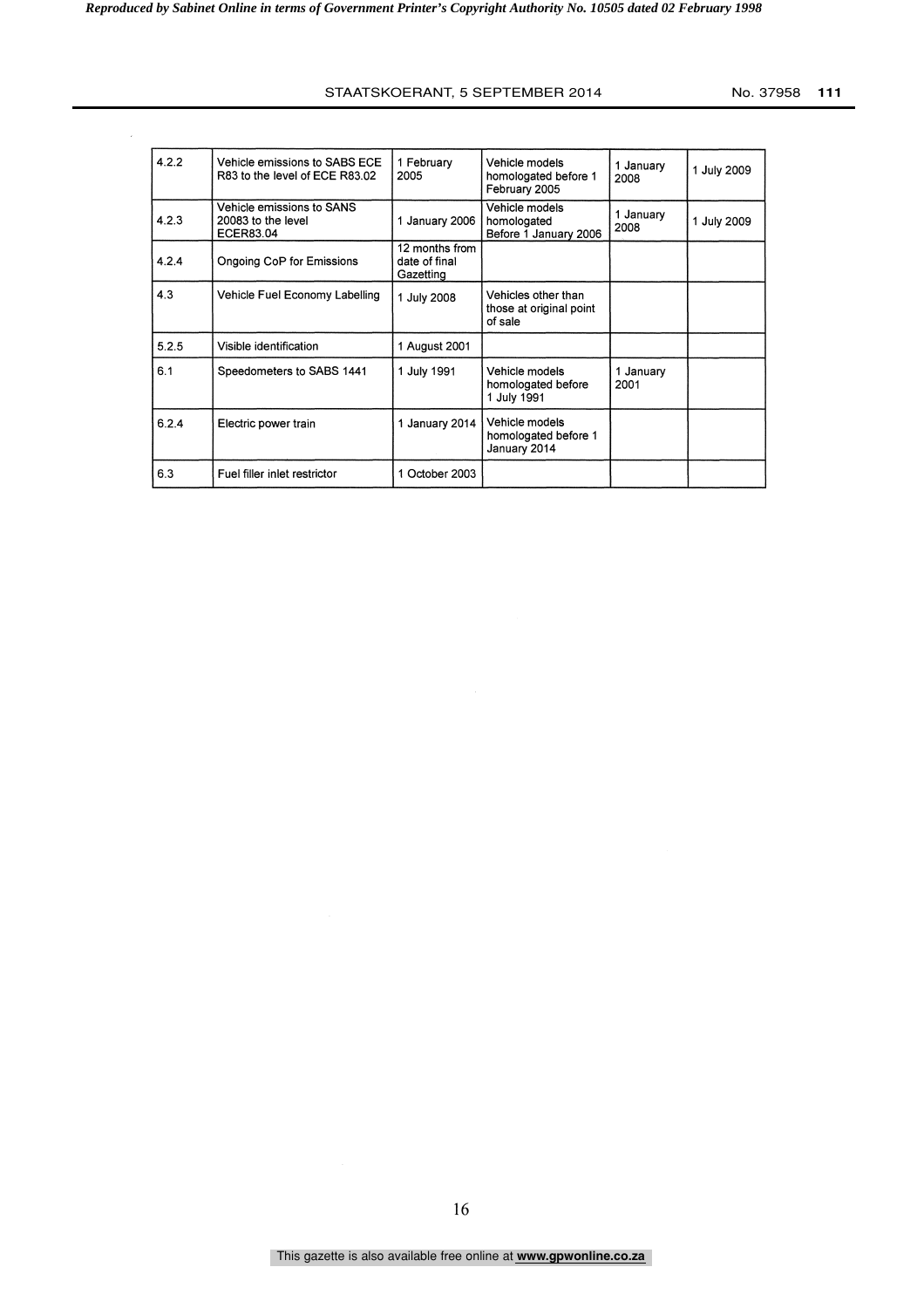## COMPULSORY SPECIFICATION FOR **MOTOR VEHICLES OF CATEGORY M1**

| 1               | 2                                                 | 3                          | 4                    | 5                                              | 6      | 7                                                                                                              | 8                    | 9                                                               |
|-----------------|---------------------------------------------------|----------------------------|----------------------|------------------------------------------------|--------|----------------------------------------------------------------------------------------------------------------|----------------------|-----------------------------------------------------------------|
|                 |                                                   |                            |                      |                                                |        | <b>Equivalent standards</b>                                                                                    |                      |                                                                 |
| Sub-<br>section | ltem                                              | SABS<br>No.                | Dated                | EEC                                            | Incl.  | <b>ECE</b>                                                                                                     | <b>Others</b>        | <b>Remarks</b>                                                  |
| 3.1.1           | Lights                                            | 1376-1<br>1376-2<br>1376-3 | 1983<br>1985<br>1985 | 76/758<br>76/757<br>76/759<br>76/760           |        | R1<br>R <sub>2.02</sub><br>R3.02<br>R4                                                                         |                      | Applicable<br>only for<br>headlamps,<br>direction               |
|                 |                                                   |                            |                      | 76/761<br>76/762<br>77/538<br>77/539<br>77/540 |        | R <sub>5.01</sub><br>R6.01<br>R7.01<br>R8.04<br>R <sub>19.01</sub><br>R20.02<br>R23<br>R31.01<br>R37.02<br>R38 |                      | indicators,<br>stoplights,<br>front and rear<br>position lights |
| 3.1.2           | Installation of lights                            | 1046                       | 1990                 | 76/756                                         | 89/278 | R48                                                                                                            |                      |                                                                 |
| 3.2.1           | Rear-view mirrors                                 | 1436                       | 1989                 | 71/127                                         | 88/321 | R46.01                                                                                                         |                      |                                                                 |
| 3.2.2.1         | Windscreens                                       | 1191                       | 1978                 | 92/22                                          |        | R43                                                                                                            |                      |                                                                 |
| 3.2.2.2         | Windows and partitions                            | 1191 or<br>1193            | 1978<br>1978         | 92/22<br>92/22                                 |        | R43<br>R43                                                                                                     |                      |                                                                 |
| 3.3             | <b>Braking</b>                                    | 1207<br>ECE R13            | 1985<br>1996         | 71/320                                         | 79/489 | R13.04<br>R13.08<br>R13H                                                                                       |                      |                                                                 |
| 3.4.1           | Interior fittings                                 | 1047                       | 1984                 | 74/60                                          | 78/632 | R21.01                                                                                                         |                      |                                                                 |
| 3.4.3           | Audible warning devices                           | 0169                       | 1984                 | 70/388                                         |        | R28.01                                                                                                         |                      |                                                                 |
| 3.5             | Steering mechanism                                | 1440                       | 1987                 | 74/297                                         |        | R12.02                                                                                                         |                      |                                                                 |
| 3.6.1           | Door latches and hinges                           | 1443                       | 1987                 | 70/387                                         |        | R11.02                                                                                                         | GTR <sub>1</sub>     |                                                                 |
| 3.7.1           | Seats and seat<br>anchorages                      | 1429                       | 1987                 | 74/408                                         | 81/577 | R17.02                                                                                                         |                      |                                                                 |
| 3.7.2           | Restraining device<br>anchorages                  | 1430                       | 1987                 | 76/115                                         | 82/318 | R <sub>14.02</sub>                                                                                             |                      |                                                                 |
| 3.7.3.1         | Restraining devices<br>(safety belts)             | 1080                       | 1983                 | 77/541                                         | 82/319 | R <sub>16.03</sub>                                                                                             |                      |                                                                 |
| 3.7.3.2         | Installation of restraining<br>devices            | 0168                       | 1983                 | 77/541                                         | 82/319 | R <sub>16.03</sub>                                                                                             |                      |                                                                 |
| 3.7.4           | Child restraints                                  | 1340                       | 1996                 |                                                |        | R44.01                                                                                                         |                      | If fitted                                                       |
| 3.7.5           | Supplementary<br>restraining devices<br>(airbags) |                            |                      |                                                |        | R94.01                                                                                                         |                      | If fitted                                                       |
| 3.8             | Anti-theft devices                                | 1248                       | 1986                 | 74/61                                          |        | R <sub>18.01</sub>                                                                                             |                      |                                                                 |
| 3.9             | Head restraints                                   | 1269                       | 1986                 | 78/932                                         |        | R25.02                                                                                                         |                      | If fitted                                                       |
| 3.10            | Warning triangles                                 | 1329-1                     | 1987                 |                                                |        | R27.03                                                                                                         |                      | If supplied                                                     |
| 4.1             | Radio and television<br>interference              | Act                        | 1996                 | 72/245                                         |        | R <sub>10.01</sub>                                                                                             |                      |                                                                 |
| 4.2             | Atmospheric pollution                             | Act                        | 1965                 | 70/220<br>and<br>72/306                        |        | R <sub>15</sub> ,<br>R24                                                                                       |                      |                                                                 |
| 4.2.2<br>4.2.3  | Vehicle emissions<br>Vehicle emissions            | ECE R83<br>SABS<br>ECE R83 | 1993<br>1993         | 70/220                                         | 93/59  | R83.02<br>R83.04                                                                                               |                      |                                                                 |
| 4.3.4           | Fuel economy labelling                            | SANS<br>20101              |                      |                                                |        | R101.02                                                                                                        |                      |                                                                 |
| 4.4             | Noise when in motion                              | 0205                       | 1986                 | 70/157                                         | 81/334 | R <sub>51</sub>                                                                                                |                      |                                                                 |
| 5.2.1           | Data plates                                       |                            |                      | 76/114                                         | 78/507 |                                                                                                                |                      |                                                                 |
| 5.2.4           | VIN                                               | ISO 3779<br>ISO 4030       | 1983<br>1983         |                                                |        |                                                                                                                | ISO 3779<br>ISO 4030 |                                                                 |
| 6.1             | Speedometers                                      | 1441                       | 1987                 | 75/443                                         |        |                                                                                                                |                      |                                                                 |
| 6.2.4           | Electric power train                              | 20100                      | 2011                 |                                                |        | R <sub>100</sub>                                                                                               |                      |                                                                 |
| 6.4             | Tyres                                             | Act                        | 1996                 | 92/23                                          |        | R30                                                                                                            |                      |                                                                 |

#### TABLE 1  $-$  Equivalent standards that shall be deemed to comply with SABS standards